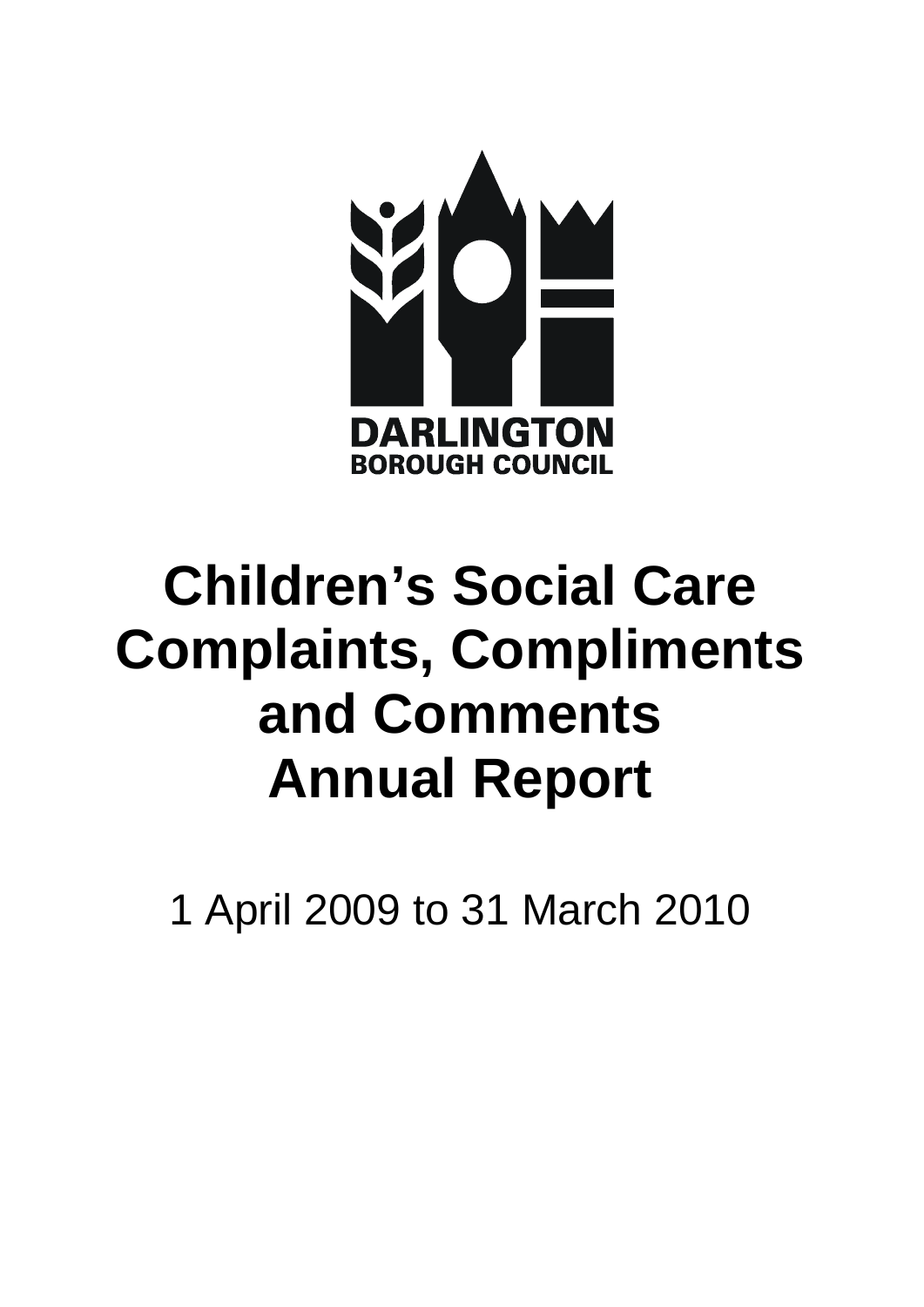# **Contents**

| Introduction                                                                                            |    |
|---------------------------------------------------------------------------------------------------------|----|
| Purpose of the Report                                                                                   | 2  |
| <b>Children's Services Social Care Complaints Process</b>                                               | З  |
| Complaints, Compliments and Comments received in 2009/10                                                | 5  |
| <b>Timescales</b>                                                                                       |    |
| Performance against the Children's Social Care Complaints,<br><b>Compliments and Comments Procedure</b> | 10 |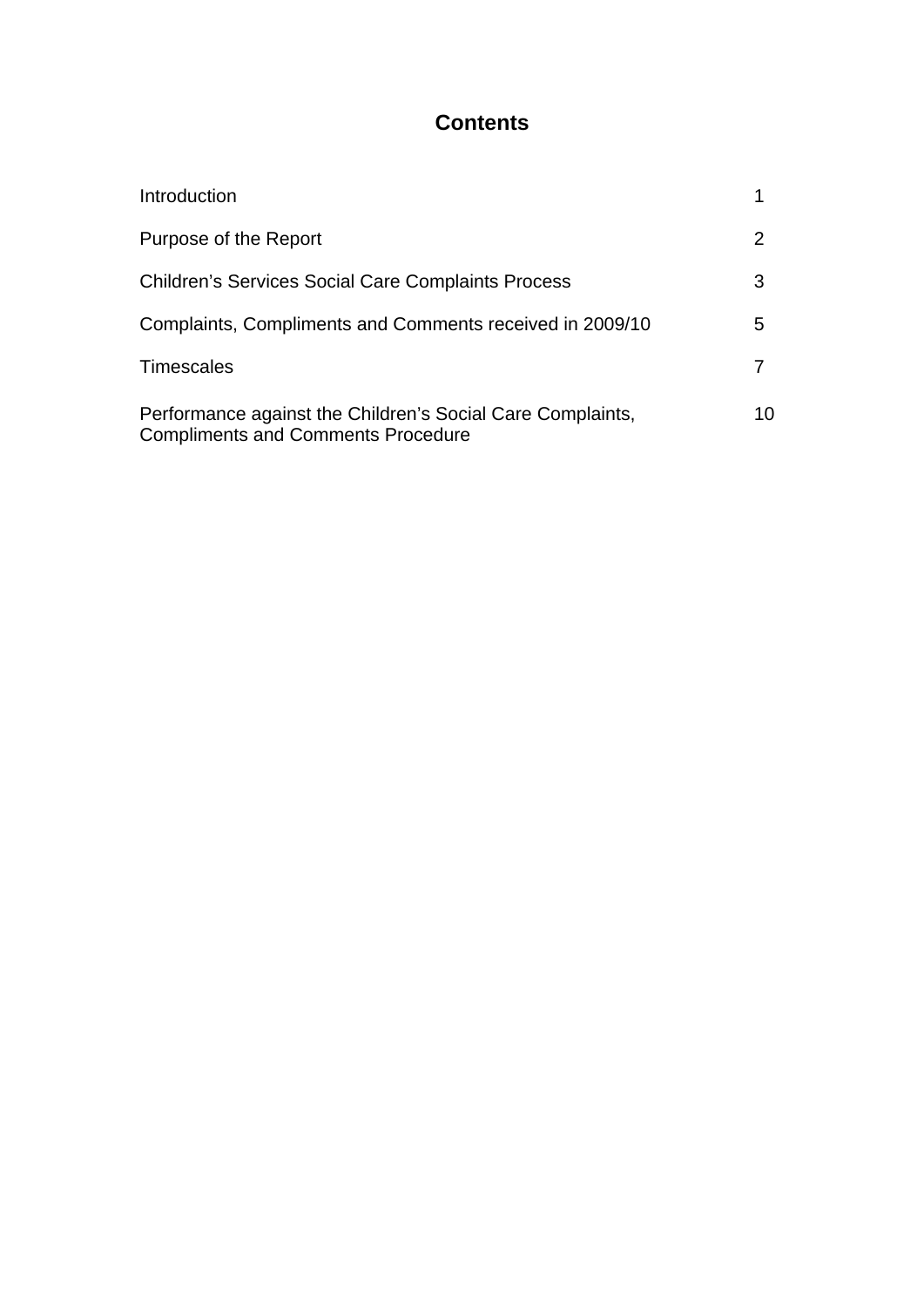# **Introduction**

Children's Services endeavours to make the process for service users to pass on their comments and complaints as easy as possible. Their views will be heard and responded to promptly, in a confidential and sensitive manner. If service users are unhappy with a decision, they can challenge and ask for a review.

#### **The law**

The Council is required by law to have management arrangements in place for considering children's social care representations, including complaints, under the Children Act 1989. National legislative procedures for social care were amended in September 2006 with the introduction of the Children Act 1989 Representation Procedure (England) Regulations 2006 (hereafter referred to as 'the Regulations'). The Department for Education and Skills produced some comprehensive guidance for local authorities managing complaints, called 'Getting the Best from Complaints (hereafter referred to as 'the Guidance').

Key features of the legislation include:

- The introduction of a 12 month time limit to make complaints;
- A requirement for local authorities to appoint a Complaints Manager; and
- A requirement for review panels to be retained by local authorities but with more robust arrangements for constituting and running them.

The Corporate Complaints Manager is based within the Corporate Complaints Unit within Corporate Services and is therefore independent of Children's Social Care Service operational line management and direct service providers. This ensures that there is no conflict of interest when considering and managing children's social care complaints. There is also an appointed Children's Social Care Complaints Officer who works directly under the Corporate Complaints Manager.

#### **The procedure**

The Children's Social Care Complaints Procedure was completed in September 2007 and approved by the Assistant Director for Children and Families. The procedure has been distributed to the Children's Services Management Team for circulation throughout social care teams and is available to staff via the intranet.

#### **Monitoring**

Since October 2009 all representations made have been recorded on a complaints management system, which is used for all the Council's comments, compliments and complaints. Documents can be scanned and emails added to the system allowing the complaints officer to monitor progress and establish a robust audit trail for monitoring and reporting purposes.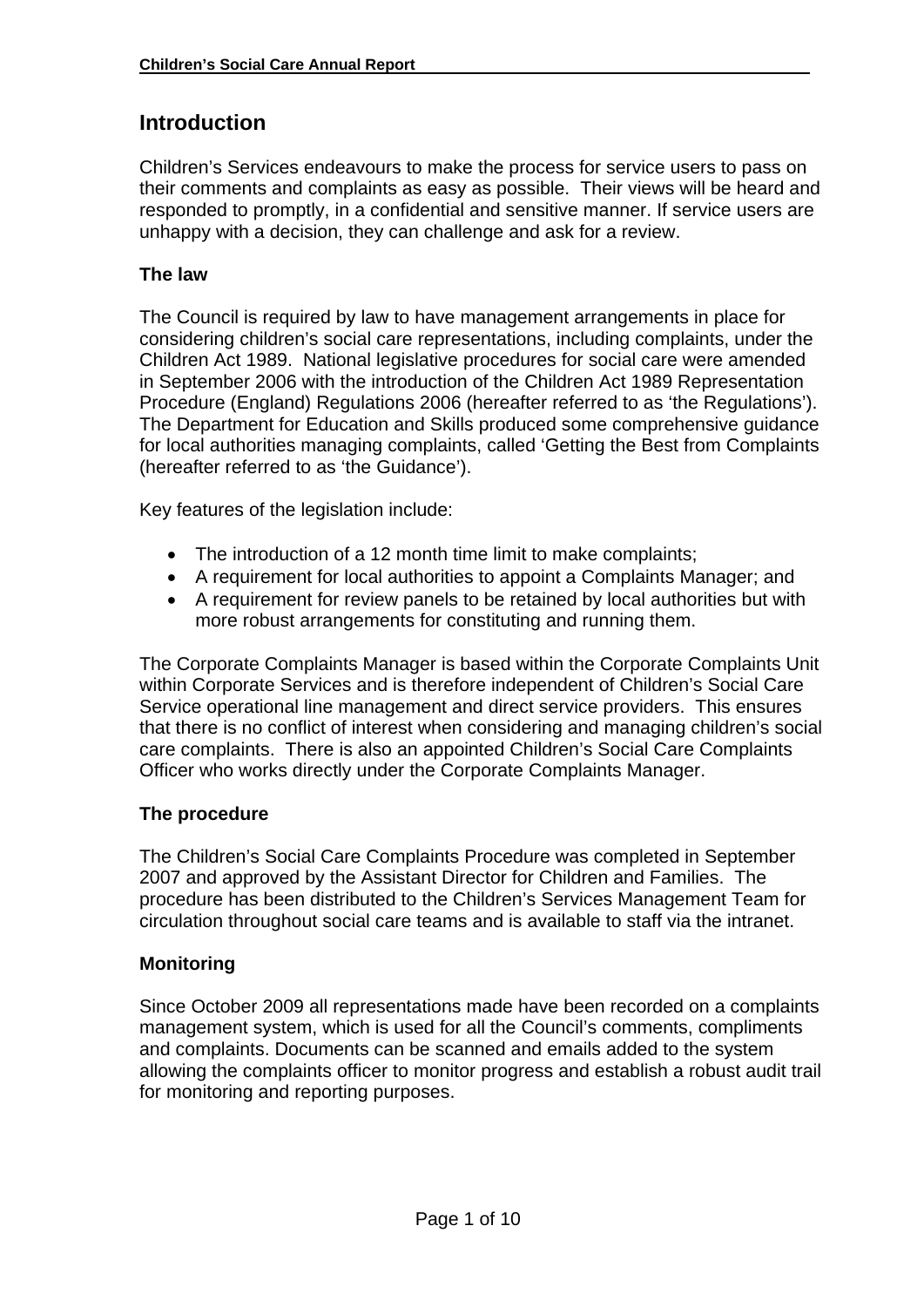# **Purpose of the report**

The purpose of this report is to inform the public, Council Members and staff of the effectiveness of the procedure for managing representations (including complaints). The Children's Social Care Department welcomes comments, compliments and complaints, as they are essential to the continuous improvement of service delivery to children, young people and their families. There is also a legal requirement under the Regulations to publish an annual report for consideration by Council Members.

# **Public information**

There is now a generic leaflet which people using any Council service (including adults and children's social care services) can use. This leaflet replaces the Children's Services' '*Something to Say'* leaflet. The Corporate Complaints Unit is currently working with Connexions and young people across Darlington to produce a young person friendly leaflet. Information on how to submit a compliment, comment or complaint is also available on the Council's website.

People are encouraged to submit their views in whatever medium they are most comfortable with. The most obvious are face to face, in writing (form, letter, email, and fax) and telephone. Other media are Minicom, Braille, audio or video cassette or in any community language. There is a dedicated email address for complaints ([complaints@darlington.gov.uk\)](mailto:complaints@darlington.gov.uk), which anyone in the Corporate Complaints Unit can access.

All Children's Services, Town Hall and Central House reception and contact centre staff have been made aware of the name and location of the Corporate Complaints Unit.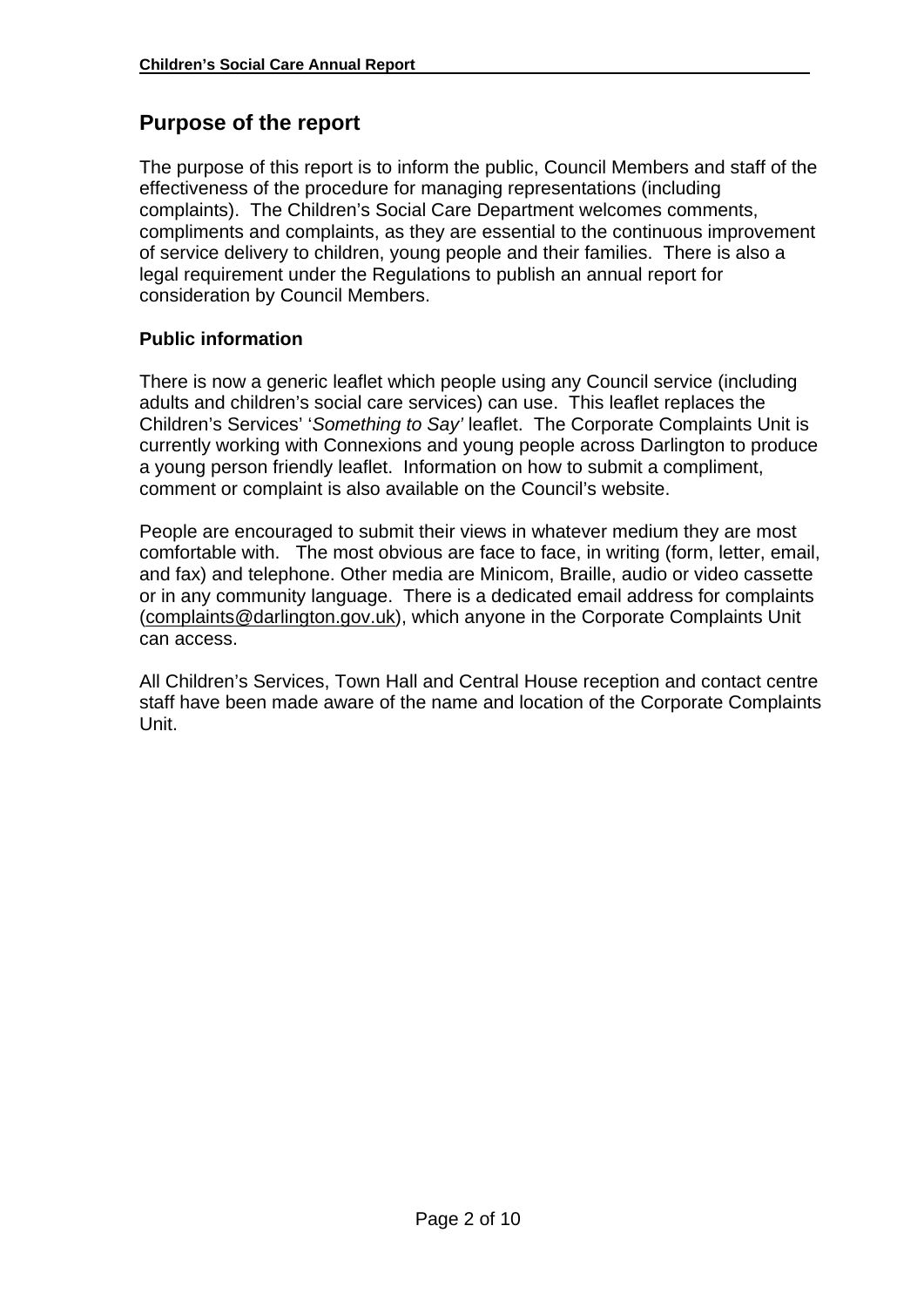# **Children's Services Social Care Complaints Process**

## **Stage 1 – Local Resolution**

This initial stage allows Children's Social Care Services the opportunity to try and resolve issues of dissatisfaction at local level with managers and staff who have responsibility for the case.

## **Stage 2 – Investigation**

This process is invoked where a complaint has not been resolved at Stage 1. It involves a full and formal investigation. An 'Independent Person' must also be appointed to oversee the investigation and report independently to Children's Services. Both the Investigating Officer and Independent Person produce a report, which submitted to the Adjudicating Officer, who writes the final response to the complainant.

# **Stage 3 – Review Panel**

A review panel is convened when the complainant is either dissatisfied with a Stage 2 investigation or the response from the Adjudicating Officer. The panel consists of an independent chairperson and two individuals who are independent of the Council i.e. are not Members, officers or partners of such people.

#### **The Local Government Ombudsman**

Although complainants can refer complaints at any stage to the Local Government Ombudsman (LGO), the LGO will not normally investigate until Children's Social Care has conducted its own investigation and provided a response.

#### **External Support to the Complaints Process**

#### **National Youth Advocacy Service**

Advocacy for children and young people is funded by Children's Services and provided by the National Youth Advocacy Service (NYAS). This scheme provides the service to a number of north east local authorities. Children who wish to have an independent advocate can access NYAS and if they make direct contact with the Complaints Manager an information leaflet and advice about the advocacy service is provided. NYAS leaflets are available within all children's residential homes and the Complaints Manager meets regularly with the regional NYAS representative. The DfES '*Get it Sorted'* guidance states that more robust procedures are put in place to ensure children and young people are aware of the advocacy service and that it is easy to access; Children's Services is committed to these principles.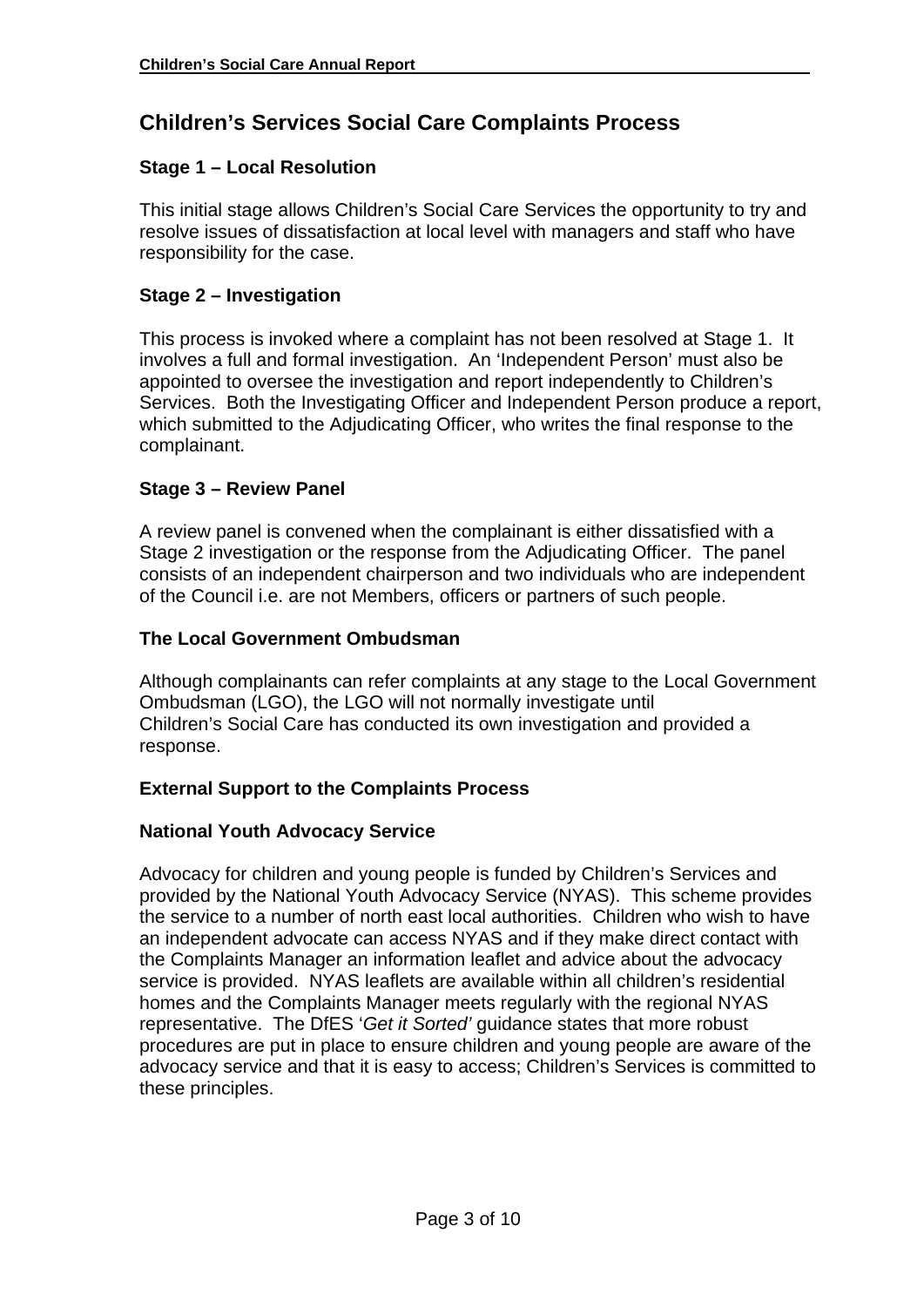## **North East Consortium (NYAS)**

Children's Services commission an Independent Persons service from NYAS, it is a service especially for authorities in the North East, called the 'North East Consortium'. This service provides an Independent Person to ensure that the Council carries out Stage 2 investigations in a thorough, fair and impartial manner.

#### **Stockton Borough Council**

Children's Services also buys into an independent panellist service which is administered by Stockton Borough Council. Stockton Borough Council carries out the appropriate checks on panellists and provides authorities with their details and background information. These panellists are provided in the case of Stage 3 review panel hearings.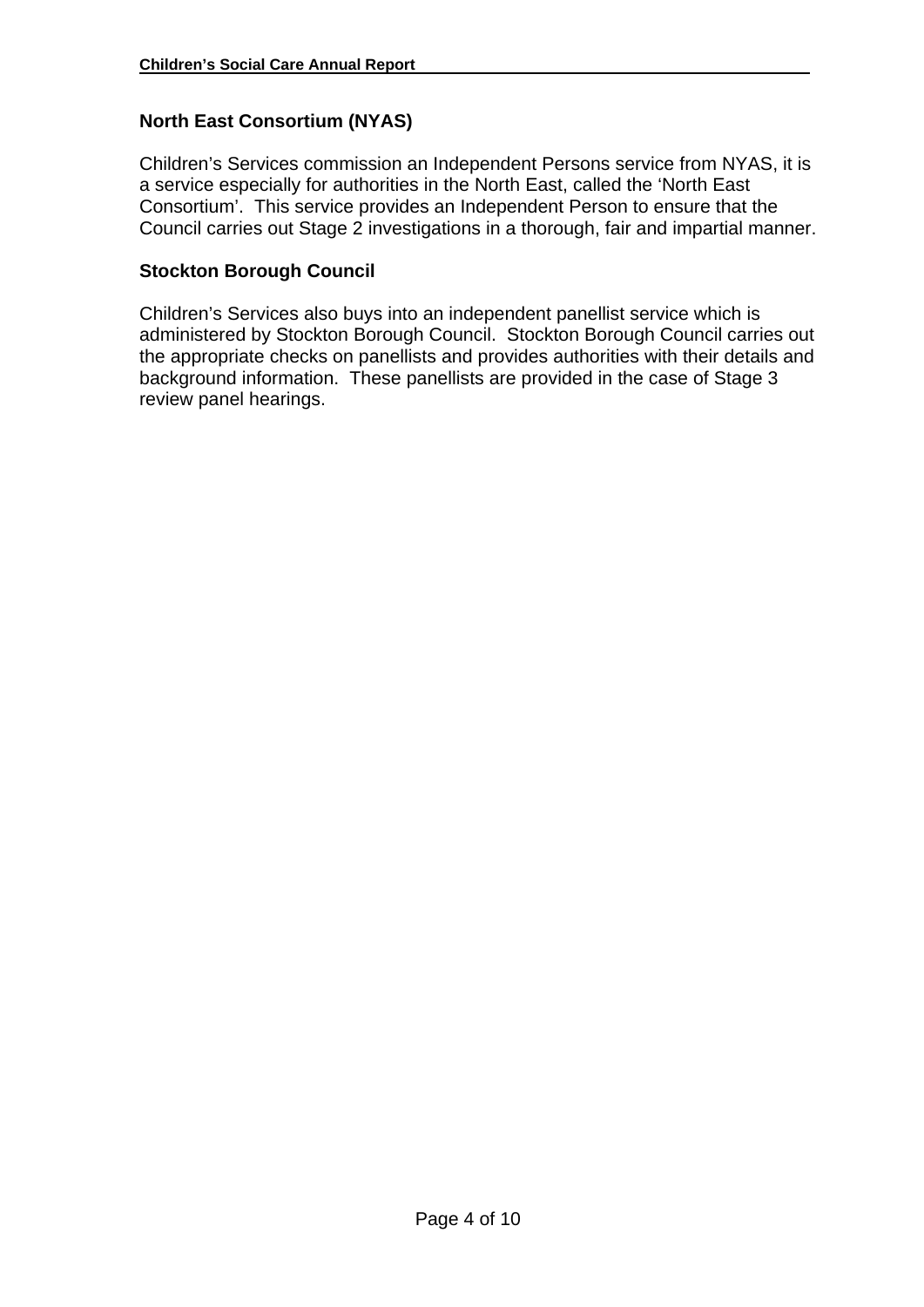# **Complaints, Compliments and Comments received in 2009/10**

|                                 | Complaints* | <b>Compliments</b> | <b>Comments</b> |
|---------------------------------|-------------|--------------------|-----------------|
| <b>Children's Commissioning</b> |             |                    |                 |
| <b>Children's Accommodation</b> |             |                    |                 |
| <b>Total</b>                    | 25          |                    |                 |

#### **Total Complaints Compliments and Comments by Service Area**

\*Does not include complaints received which did not qualify to be investigated.

#### **Complaints by Issue Nature**



#### **Breakdown by Team**

A breakdown of the complaints, compliments and comments received by each team and complaint outcomes is provided below.

#### **Children's Commissioning**

#### **Complaints, Compliments and Comments**

|                                    | <b>Complaints</b> | <b>Compliments</b> | <b>Comments</b> |
|------------------------------------|-------------------|--------------------|-----------------|
| Leaving Care Team                  |                   |                    |                 |
| Looked After Children Team         |                   |                    |                 |
| Care Planning Team*                |                   |                    |                 |
| <b>Family Support and Disabled</b> |                   |                    |                 |
| <b>Children Team</b>               |                   |                    |                 |
| <b>Children and Families Duty</b>  |                   |                    |                 |
| Team                               |                   |                    |                 |
| Domestic Abuse Team                |                   |                    |                 |

\*Since December 09 Care Planning has been split into two teams, East and West with separate managers. Future reports will demonstrate the two separate teams.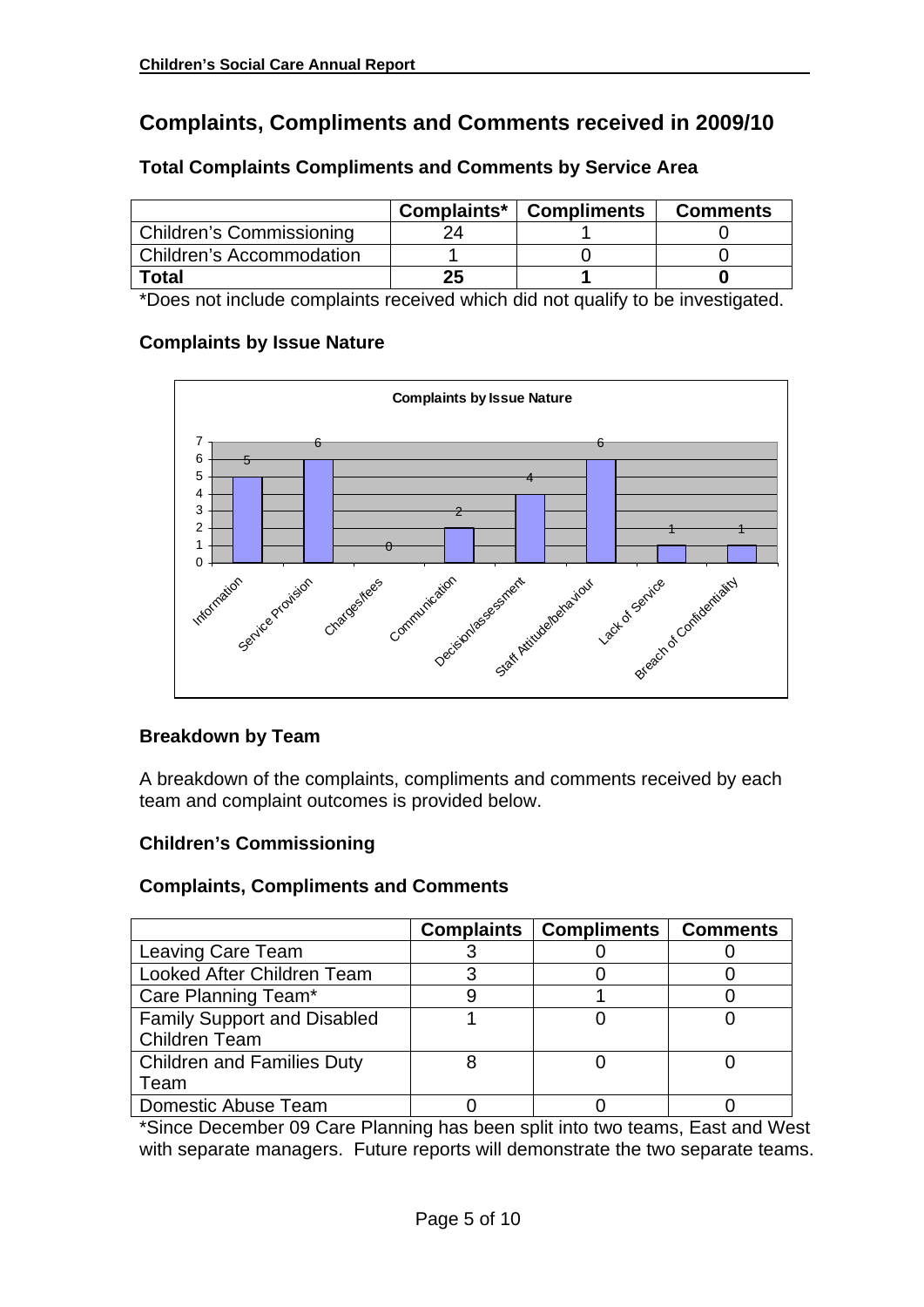#### **Complaint Outcomes**

|                                                                 | <b>Upheld</b> | <b>Partially</b><br><b>Upheld</b> | <b>Not</b><br><b>Upheld</b> |             | Withdrawn   Inconclusive | Ongoing     | <b>Unknown</b> |
|-----------------------------------------------------------------|---------------|-----------------------------------|-----------------------------|-------------|--------------------------|-------------|----------------|
| Looked<br>After<br>Children<br>Team                             | 1             |                                   |                             | $\mathbf 0$ | $\mathbf 0$              | $\mathbf 0$ |                |
| Care<br>Planning<br>Team <sup>*</sup>                           | 5             | 1                                 | 1                           | $\mathsf 0$ | $\boldsymbol{0}$         | 1           | 1              |
| Children<br>and<br><b>Families</b><br>Duty<br>Team              | 1             | 1                                 | $\overline{\mathcal{A}}$    | $\mathbf 0$ | 1                        | $\mathbf 0$ | 1              |
| Leaving<br>Care<br>Team                                         | 1             | 1                                 | 1                           | $\mathbf 0$ | $\boldsymbol{0}$         | $\mathbf 0$ |                |
| Family<br>Support<br>and<br><b>Disabled</b><br>Children<br>Team | $\mathbf 0$   | $\mathbf 0$                       | $\overline{0}$              | $\mathbf 0$ | $\mathbf 0$              | $\mathbf 0$ | $\mathbf 1$    |

\*Since December 09 Care Planning has been split into two teams, East and West with separate managers. Future reports will demonstrate the two separate teams.

#### **Number of complaints handled at Stage 2:** 8 (33.3%)

- Seven complaints initially investigated at stage 1 were subsequently escalated to stage two.
- One complaint was dealt with initially at Stage 2 and resolved at that stage.

#### **Number of complaints escalated from Stage 2 to Stage 3:** 2 (25%)

• These review hearings took place in March and May 2010. At this time there is no indication that the complaints have been taken any further.

#### **Local Government Ombudsman**

• One complaint initially dealt with at Stage 1 is currently being considered for investigation by the LGO.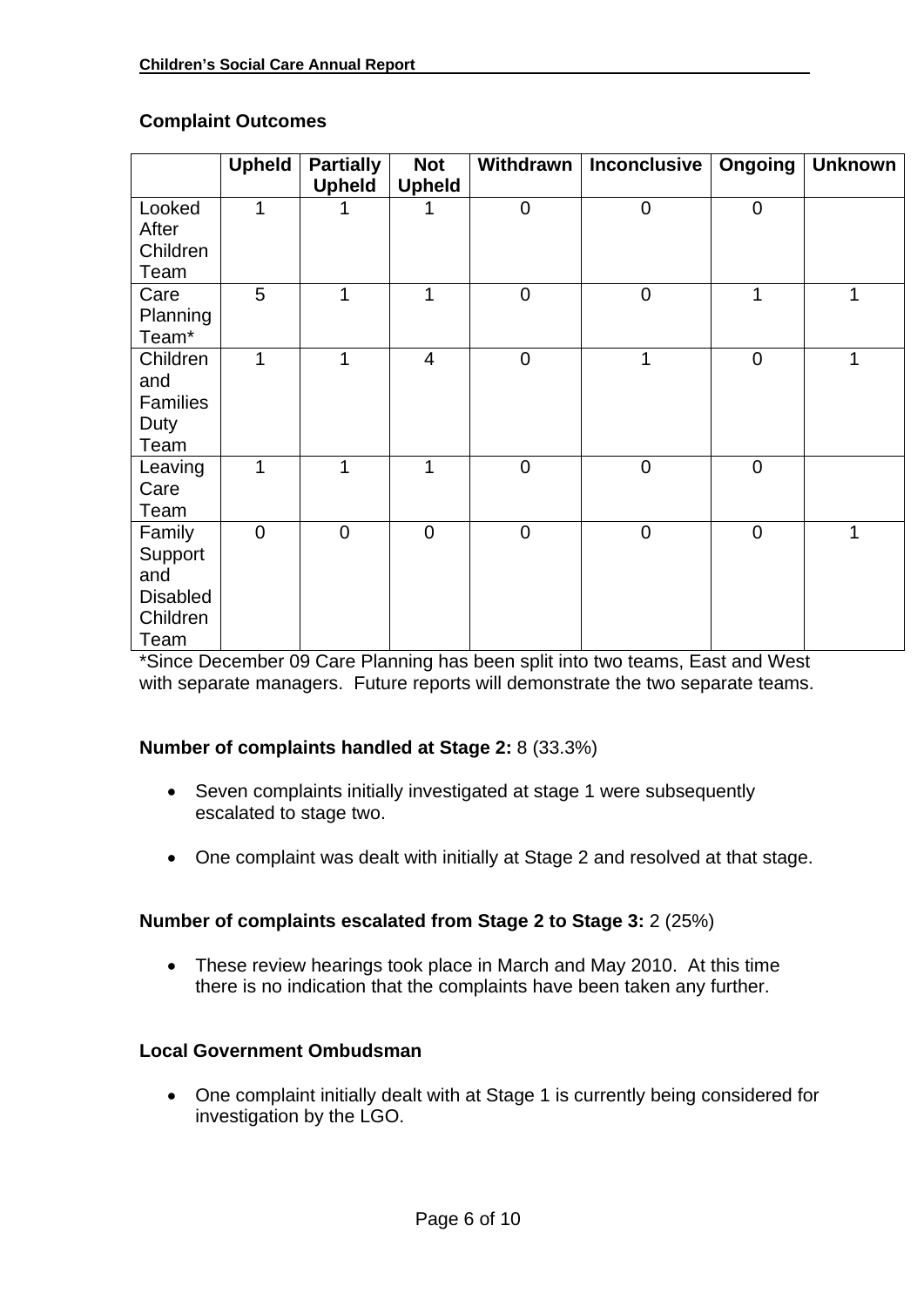#### **Children's Accommodation**

#### **Complaints, Compliments and Comments**

|                                    | <b>Complaints</b> | <b>Compliments</b> | <b>Comments</b> |
|------------------------------------|-------------------|--------------------|-----------------|
| <b>Residential Services</b>        |                   |                    |                 |
| Intensive Support Team             |                   |                    |                 |
| <b>Family Placement Team</b>       |                   |                    |                 |
| <b>LAC Support and Development</b> |                   |                    |                 |
| Team                               |                   |                    |                 |
| <b>Family Intervention Project</b> |                   |                    |                 |
| Young People's Substance           |                   |                    |                 |
| <b>Misuse Service</b>              |                   |                    |                 |

#### **Complaint Outcomes**

• The outcome of the complaint received for the Intensive Support Team was 'Inconclusive'.

# **Timescales**

#### **Stage 1**

The target for responding to a complaint at Stage 1 is 10 working days with a possible extension to 20 working days if the complaint is particularly complex.

- In 2009/10 eight complaints (33.3%) are recorded as being responded to within 10 working days.
- During the period 2009/10 nine complaints (37.5%) are recorded as being responded to in over 10 working days. Of these complaints four were dealt with within 20 working days, two in under 25 working days, one took 30 working days and two took over 50 working days.
- 5 complaint response dates were not recorded; and
- 1 complaint was dealt with jointly with Adult Social Care on a 20 working day timescale.
- Most of the unknown and late complaint responses are from the earlier quarters, by the 4<sup>th</sup> quarter complaint response times had improved dramatically with five out of six complaints responded to within 10 working days and the other complaint responded to in 24 working days. The delay in this particular complaint was entirely due to the complainant's availability.
- One of the complaint responses recorded as dealt with in under 25 working days was not received by the complainant and according to their records they did not receive a response until nine months after making a further complaint. This experience has contributed to a plan to introduce of an 'investigation checklist' for responding managers, which will include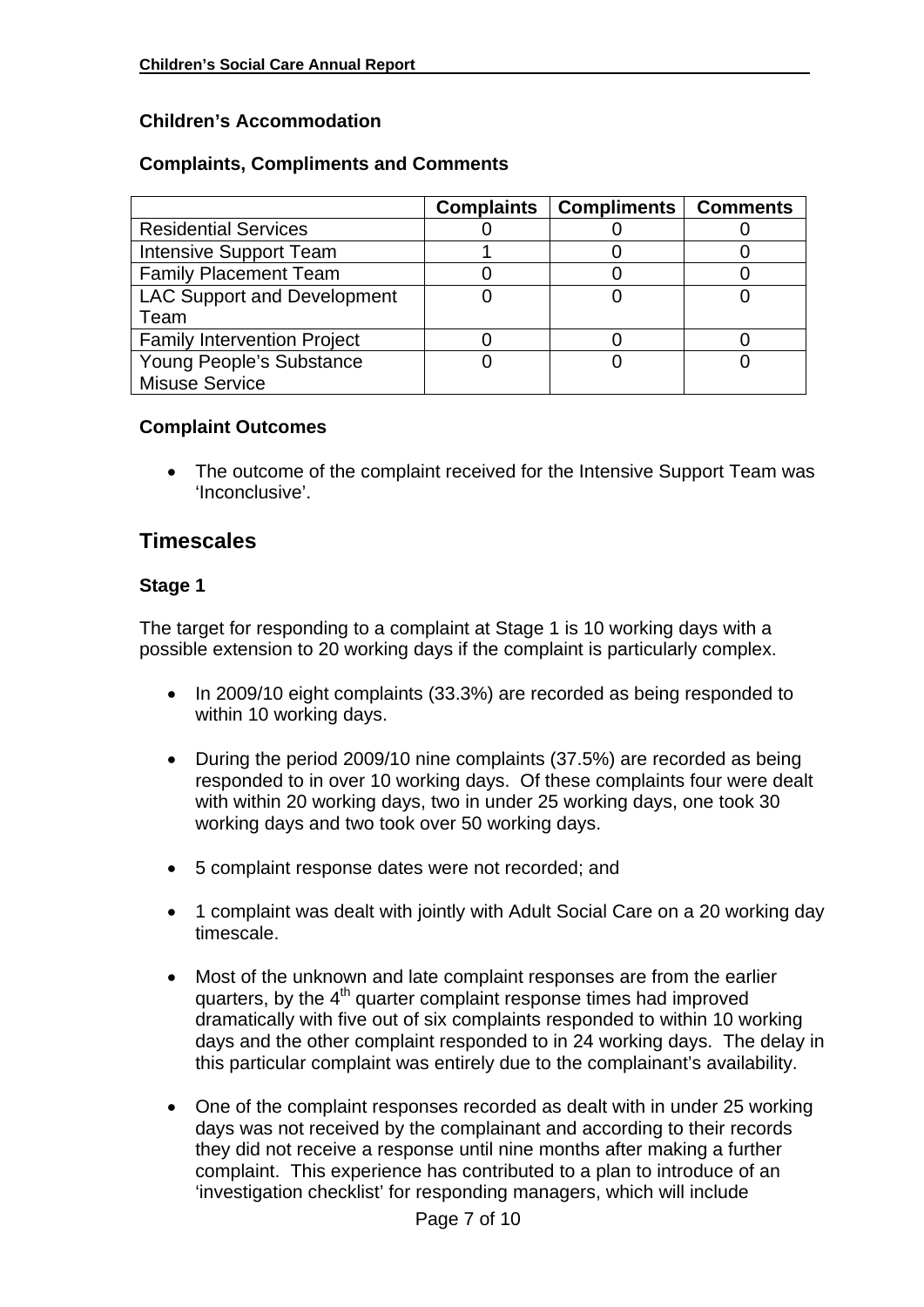contacting the complainant following a response to check that they have received and understood the response.

#### **Stage 2**

The target for responding to a complaint at stage 2 is 25 working days extendable up to a maximum of 65 working days.

In 2009/10 no Stage 2 responses have been provided within 25 working days, five (62.5%) have been provided in under 65 working days.

One complaint took 70 working days and one has not yet been completed which has so far taken five months. The reasons for the delay in this particular case include the complex and sensitive nature of the complaint, the use of an external investigator, difficulties accessing information and the availability of interviewees.

In all except one case complainants were kept fully informed of progress and extensions to timescales were agreed.

#### **Stage 3**

At Stage 3 a Review Panel hearing should take place within 30 days of request. The Panel's findings should be sent to the complainant within five working days of the hearing and the Director of Children's Social Care's response should be sent within 15 working days.

There have been two Stage 3 Review Panels held in 2009/10. Although both Review Panels were convened within 30 days of the request, in one case the complainant cancelled and therefore the hearing was rearranged for a later date. In both cases the panel's findings were sent out within 5 working days of the hearing. In relation to one hearing the Director's response was sent out within 15 working days, in relation to the other the matter is still ongoing at the time of writing this report.

#### **Organisational Learning**

In the majority of cases resolution actions identified are specific to resolving the complainant's individual issues. However, the following actions taken by the Department as a result of complaints considered in this period will benefit the service as a whole.

- The reinforcement of the appropriate process for alerting people with children to people of concern.
- Improved clarity and consistency in contact arrangements.
- A review in relation to the process of audit and review of case files.
- Introduction of letters to be sent out to referrers of child protection concerns.
- The development of a parents' support group.
- The introduction of joint training with Adults Social Care.
- Training around complaints handling for reception staff.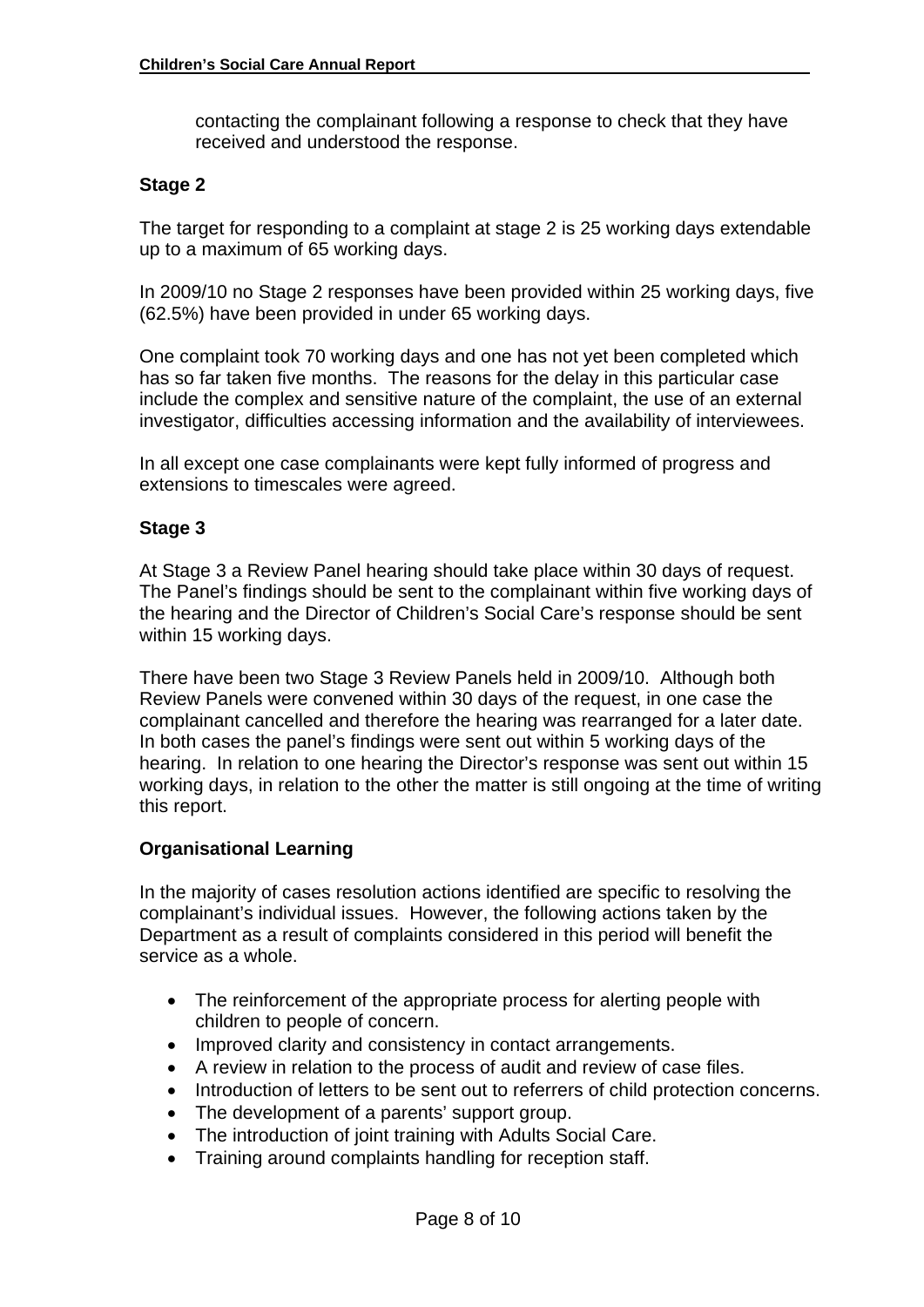- A review of the process for sending out copies of assessments to service users.
- The introduction of an investigation 'checklist' to improve complaint handling.

## **Ombudsman complaints**

One complaint was accepted by the Ombudsman for investigation without referring it back to the Council, this complaint concerned both Housing and Children's Social Care Services, although it was recorded as a Housing complaint by the Ombudsman. The outcome of this complaint was Local Settlement.

The Ombudsman also received a complaint which was only investigated by Darlington Borough Council at Stage 1. The Ombudsman sent an enquiry letter to the Council, which was responded to. There is no indication at this time whether or not the matter will be formally investigated by the Ombudsman.